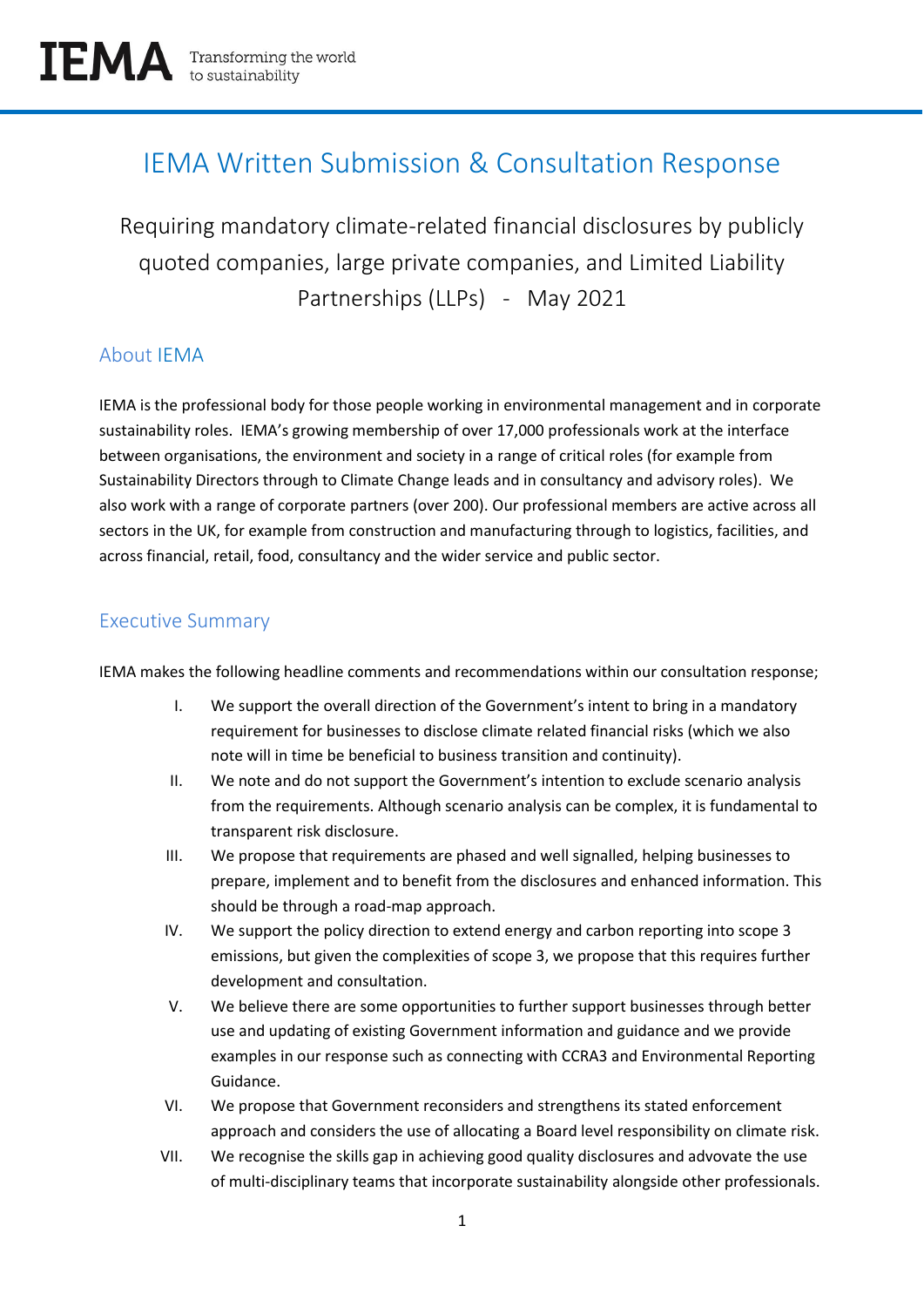IEMA is supportive of the Government's intention to mandate climate-related financial disclosures by publicly quoted companies, large private companies and Limited Liability Partnerships (LLPs). We agree that to support the transition to net zero, it is important to ensure that companies with a material economic or environmental impact or exposure assess, disclose, and take actions against climate-related risks and opportunities. We recognise that such risks to businesses, although recognised by many global business leaders at Davos World Economic Forum are still seen as distant by many businesses. The case therefore for mandating business reporting on medium to longer term risks is strong and will ultimately assist business survival and transition.

*"Among the highest likelihood risks of the next ten years are extreme weather, climate action failure and human-led environmental damage; as well as digital power concentration, digital inequality and cybersecurity failure. Among the highest impact risks of the next decade, infectious diseases are in the top spot, followed by climate action failure and other environmental risks; as well as weapons of mass destruction, livelihood crises, debt crises and IT infrastructure breakdown"<sup>1</sup> .* 

Business risks and dependency impacts from Climate Change are well understood by IEMA and our professional members. Recognising both the urgency and the business relevance of climate change, in 2019 the IEMA Board declared a Climate and Environmental Emergency<sup>2</sup> and reaffirmed a need for strategic commitment including;

- I. Climate Leadership across society from individuals, businesses, organisations and governments
- II. Policy frameworks and strategic developments that support certainty and confidence
- III. Recognition, integration and embedding Climate Change and Energy as central and mainstream business issues
- IV. Reporting, disclosure and increasing transparency on climate change and energy performance.

With reference to these strategic policy calls by IEMA, the Government's intention for mandatory climate related financial disclosures is an opportunity for progress on all four fronts. Although mandatory obligations may not be welcome by businesses, especially during difficult economic times, these proposals can support businesses in better understanding and managing their real exposures and their medium-term risks.

Since 2010, IEMA has worked with professionals to build understanding and evidence on the value of mandatory and transparent disclosure within mainstream annual reports. Through this work, we recognise that mandatory annual reporting can be a supportive policy driver that places an obligation on organisations to understand (and in turn manage) their energy consumption and carbon (GHG) emissions as well as opportunities for adaptation and resilience to climate risks. IEMA has described and evidenced this 'disclosure contribution potential' in earlier consultation responses to Defra, DECC and to  $HMT<sup>3</sup>$ .

<sup>1</sup> Extract from World Economic Forum *[Global Risks Report 2021](http://www3.weforum.org/docs/WEF_The_Global_Risks_Report_2021.pdf)*

<sup>2</sup>2019 IEMA declaration of a Climate and Environmental Emergency - *<https://www.iema.net/climate-emergency>* <sup>3</sup> IEMA consultation responses and contributions to UK Government on disclosure and reporting,

<sup>•</sup> IEMA response to Streamlined Energy and Carbon Reporting (2018) – *[SECR\\_response\\_formIEMA3.pdf](https://s3.eu-west-2.amazonaws.com/iema.net/documents/SECR_response_formIEMA3.pdf?mtime=20210505131645&focal=none)*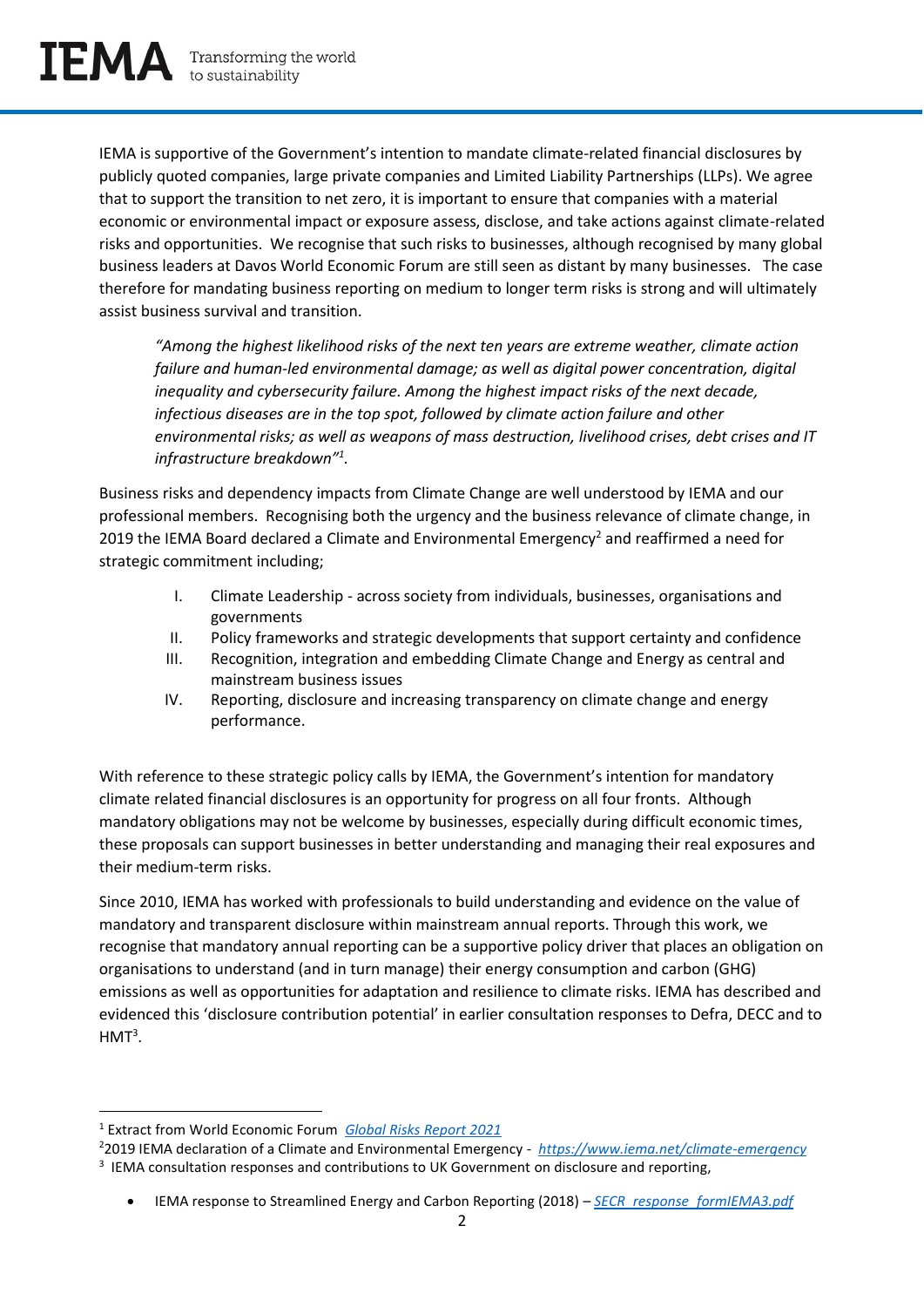IEMA has been active in addressing the developing climate financial risk agenda. In 2019, IEMA collaborated with the Institute and Faculty of Actuaries to develop user guidance specifically on Climate related financial disclosure<sup>4</sup> (also made available on CDP's TCFD hub). IEMA also has an engaged topic network on climate change with over 800 members.

IEMA's response to specific consultation questions are outlined below. The responses draw on existing IEMA positions and work on disclosure, combined with additional recent input from IEMA members. This included outcomes from a roundtable attended by members from the IEMA Climate Change and Energy Network and the IEMA Fellows Sustainable Finance working group.

#### **QUESTION 1: Do you agree with our proposed scope for companies and LLPs?**

Yes, IEMA agrees with the proposed scope and we recognise that this offers a pragmatic approach to mainstreaming TCFD reporting requirements into the company reporting landscape. However, there is room to alter this in order to enhance the impact of the policy.

Recognising the increasing business relevance of Climate Risk we suggest that the 500-employee threshold is reviewed and reduced to 250 in the future, potentially within the next three years, to capture mid-sized companies with large turnovers that could be impacted by climate change or impact climate change. We also recommend that £500m threshold is reviewed in future and reduced over time for similar reasons. Such a phased in extension approach that is well signalled will be less burdensome on businesses. Reduction on the thresholds will also be supportive in helping larger companies to engage with their supply chains in transitioning to net zero and in addressing physical risk and climate change adaptation.

We propose that further consideration should be given to the public sector. We accept that there should be an exemption for the majority of charities. Guidance could be usefully developed (updated) to engage charities and all sectors in addressing climate related risks.

**QUESTION 2: Our proposed scope includes UK registered companies with securities admitted to AIM with more than 500 employees. Do you have any views on expanding this to include other unregulated markets and Multilateral Trading Facilities (MTFs)?** 

As above, IEMA supports the principle of expanding and including other markets and MTFs. We believe the business benefits of disclosure will hold true and transfer, especially in better understanding and addressing the medium term and longer-term risks. Some IEMA members have noted a recent increase in Banks starting to include climate related financial risks into their questionnaires.

<sup>•</sup> IEMA response to HMT DECC consultation (2015) *[https://www.iema.net/assets/templates/documents/iema\\_consultation\\_response\\_reforming\\_the\\_energy](https://www.iema.net/assets/templates/documents/iema_consultation_response_reforming_the_energy_tax_landscape1%20_vs_2.pdf) [\\_tax\\_landscape1 \\_vs\\_2.pdf](https://www.iema.net/assets/templates/documents/iema_consultation_response_reforming_the_energy_tax_landscape1%20_vs_2.pdf)*

<sup>4</sup> A User Guide to Climate Related Financial Disclosure (2019) - [https://www.iema.net/knowledge/policy](https://www.iema.net/knowledge/policy-horizon/corporate-sustainability/climate-related-financial-disclosures)[horizon/corporate-sustainability/climate-related-financial-disclosures](https://www.iema.net/knowledge/policy-horizon/corporate-sustainability/climate-related-financial-disclosures)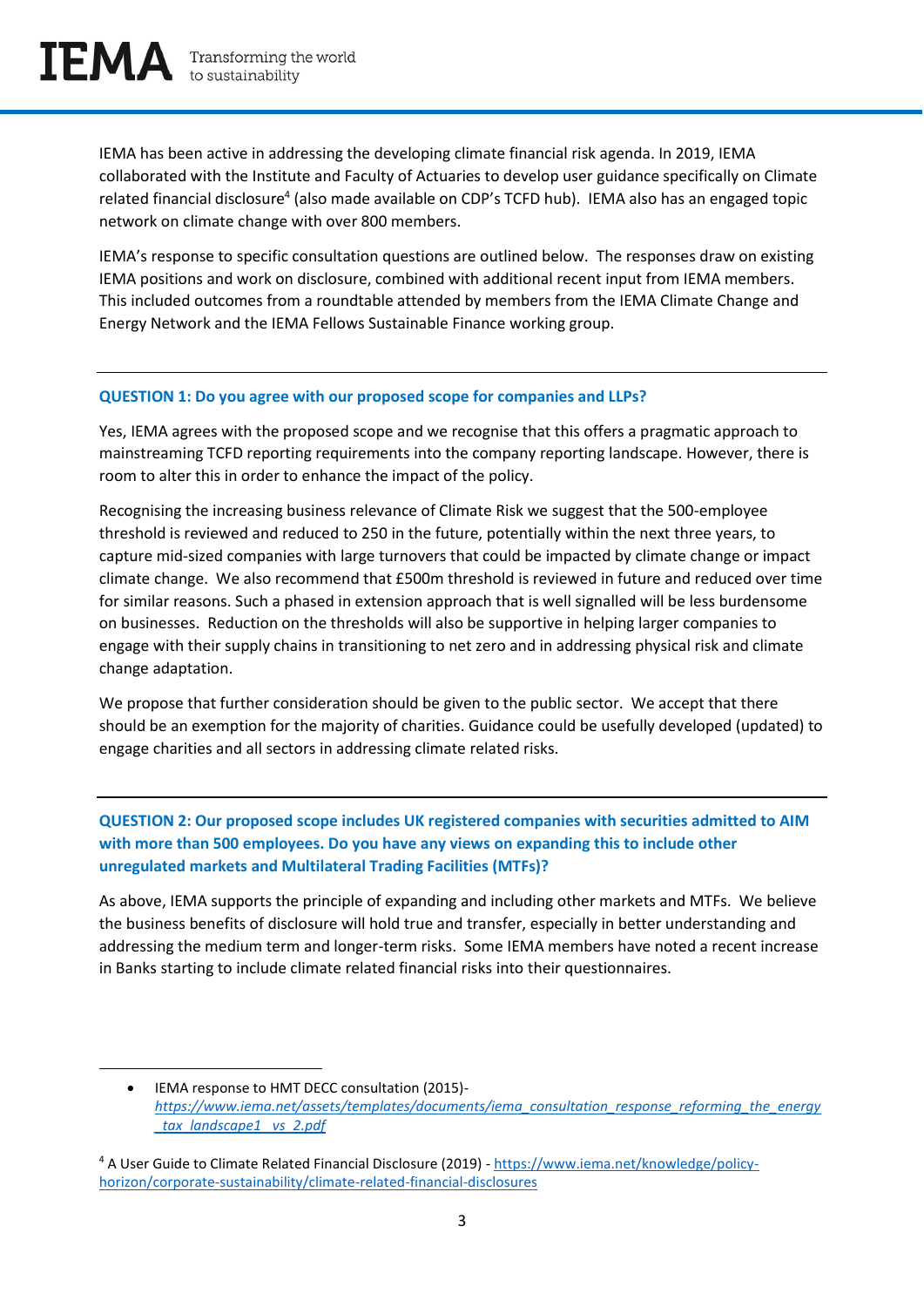We consider that there is merit in expanding and in supporting this growing disclosure 'momentum'. We note the consultation refers to a comply or explain approach and believe this supports proportionality in response.

#### **QUESTION 3: Do you agree with the proposal to require climate related financial disclosures for companies and LLPs at the group level?**

Yes, the principle of disclosure at the Group level is supported. This can allow companies to spend more time on the quality of their group level reports rather than trying to produce separate reports for different entities. This may also be positive for aligning and centralising reporting capability.

It is noted that some companies will for legitimate reasons not be historically reporting at the group level. It is suggested that the Government should give guidance for such situations and clarify how a comply or explain approach may apply.

## **QUESTION 4: Do you agree that the Strategic Report is the best place for the disclosure of climaterelated financial information by companies?**

Yes, IEMA agrees that the Strategic Report is the best place for disclosure of climate-related financial information and we believe this should generate a greater focus on addressing risks. This also aligns with a position IEMA identified, within its response to the BEIS SECR consultation in 2018 as below;

*"To increase corporate transparency and better allocation of capital, GHG data should increasingly be complemented by forward-looking information in strategic reports, explaining how a business will effectively adapt its strategy and business model to be part of the transition to a low-carbon and resilient economy".* 

*"Business will benefit from simplification and clarification in this area, ensuring information disclosed in mainstream reports includes forward-looking disclosures (e.g. about risks, dependencies and corporate targets) as well as important performance data on energy and GHG emissions"*

Rules through the Companies Act 2006 (Strategic Report and Directors' Report) Regulations 2013, required companies to disclose information about appropriate environmental matters within the Strategic Report. The purpose was to inform members of the company and help them assess how the directors have performed their duty under section 172, to promote the success of the company. According to the Act, an applicable company's Strategic Report must already include a non-financial information statement containing information, to the extent necessary for an understanding of the company's development, performance and position and the impact of its activity.

In this regard, IEMA sees the proposal as a welcome clarification (strengthening) of this earlier section 172 requirement, rather than being seen as a completely new mandatory requirement.

Few companies have featured the financial impact of climate related risks and opportunities in the backend of the Strategic Report, but IEMA supports a requirement to do so in the future. It is also noted that there can be a lack of detail or supporting references. It is suggested that guidance can help this situation. Whilst certain detail may not be published within the Strategic Report, there is a need for suitable wider supportive disclosure, for example within supporting web pages or in supporting reports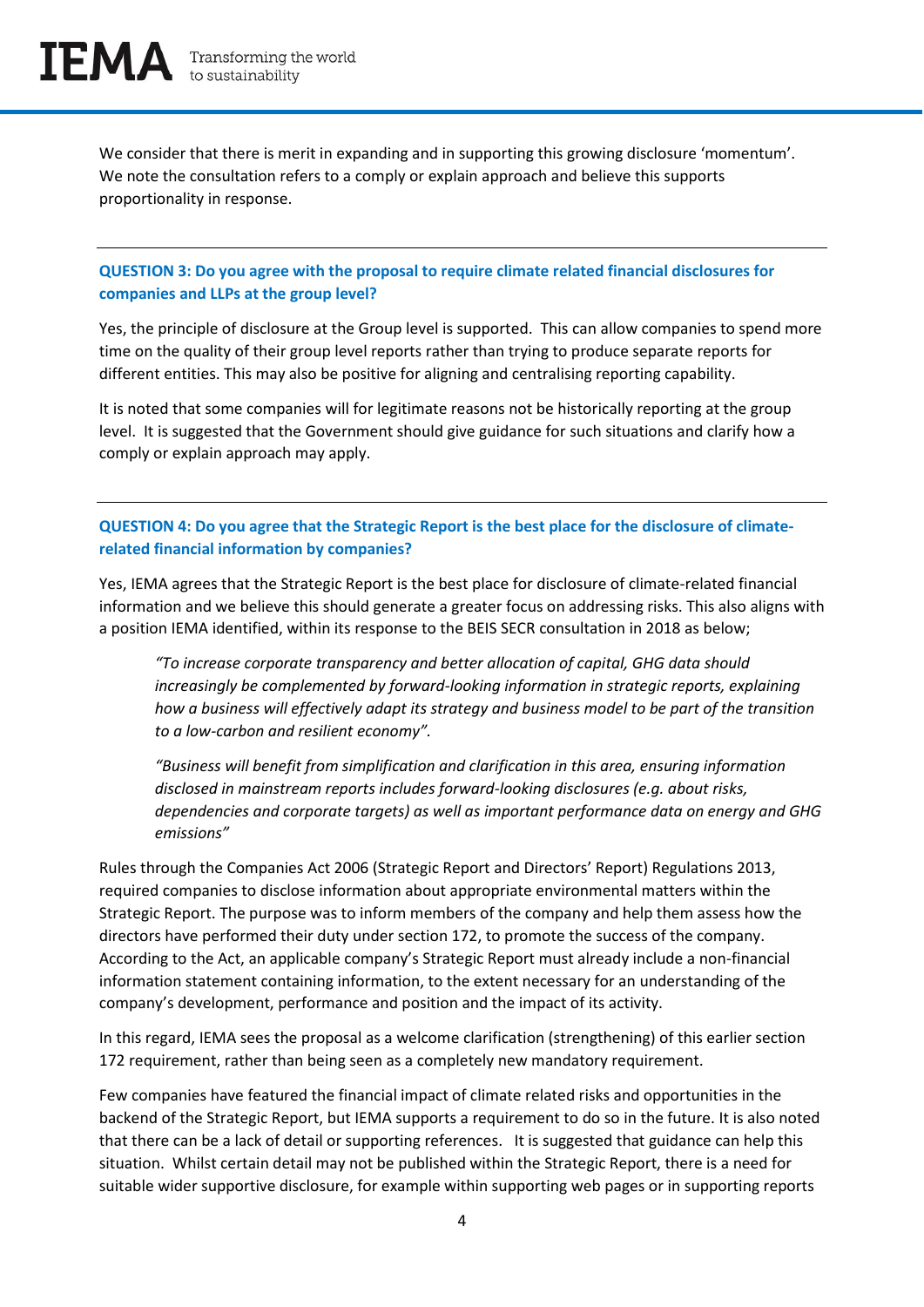(e.g. Corporate Sustainability, Corporate Responsibility, or annual Environmental reports as appropriate).

## **QUESTION 5: Do you have views on whether LLPs should be required to disclose climate-related financial information in the Strategic Report (where applicable), or the Energy and Carbon Report?**

We support the principle of disclosure within the Strategic Report and note this is consistent with the requirements of TCFD. This disclosure should be supported by details and information as appropriate (for example within annual energy and carbon reports).

Strategic reports are generally subject to more rigour and external scrutiny and therefore presenting this information in the Strategic Report feels appropriate.

## **QUESTION 6: Do you agree that requiring disclosure in line with the four pillars of the TCFD recommendations, rather than at the 11-recommendation level is suitable?**

We believe that reporting to the 4 pillars should initially be regarded as the minimum compliance. We suggest that after three years (from start of mandatory reporting for the entity) that disclosures should be made in line with the 11 TCFD recommendations. This will give companies time to refine their disclosures and prepare their systems accordingly. We suggest that the three-year period applies to entities from the date when they fall into the requirement.

We believe it is important to move to reporting that is in line with the 11 TCFD recommendations. Reporting against the four pillars will provide organisations with greater flexibility, but it may make it harder for external parties to find the information they are interested in. Also important is the need to seek a 'high level' of disclosure – against issues that are material to the business. We comment that disclosures should also be honest, including where there are gaps within understanding (and how they are being addressed). The imperative is for disclosure to be meaningful and high quality (rather than extensively detailed and hard to understand) Good quality disclosures are likely to draw on multidisciplinary teams of professionals and be 'owned' a Board level representative with direct responsibility for the businesses climate risk exposure.

An area warranting further support for businesses is the understanding of physical risk and the agenda of adaptation and resilience. The climate mitigation agenda (understandably) has dominated discourse around climate related financial risks. However elsewhere, extensive work has been completed on the adaptation agenda (physical risk) and this could be utilised, translated, and communicated for businesses looking to understand these risks.

For example, UK Government is required, under the 2008 Climate Change Act, to publish a climate change risk assessment (CCRA) every five years, setting out the (adaptation) risks and opportunities facing the UK from climate change. The Adaptation Committee of the Climate Change Committee published the second Climate Change Risk Assessment evidence report in 2016<sup>5</sup>, and is now working on an updated evidence report, due to be published in summer 2021. A new UK Climate Risk website has

<sup>&</sup>lt;sup>5</sup> Second UK Climate Change *Risk Assessment* (CCRA2 2017). The UK CCRA3, is due to be laid before Parliament by January 2022. [\(https://www.exeter.ac.uk/gsi/ccra3/\)](https://www.exeter.ac.uk/gsi/ccra3/)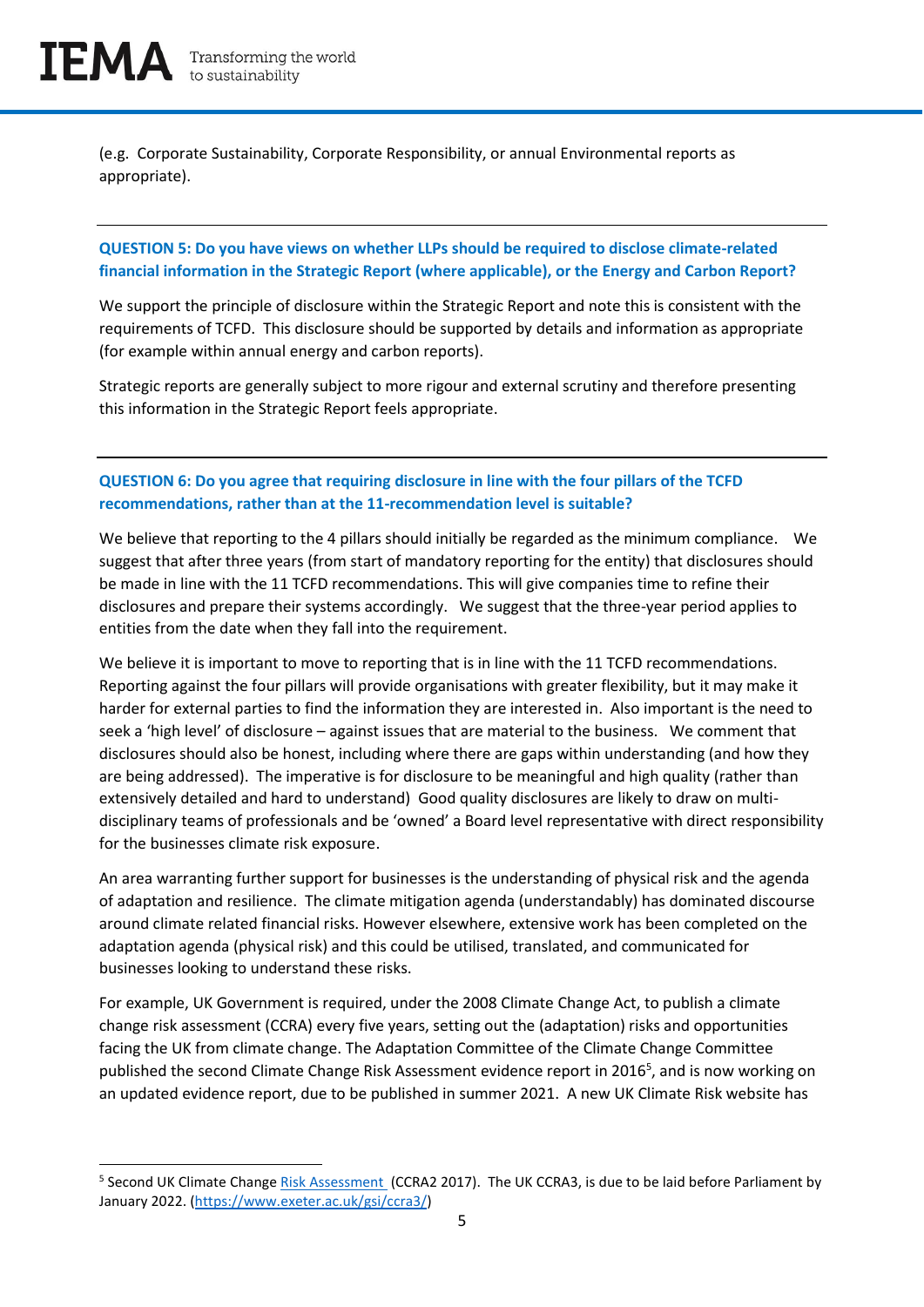also been developed<sup>6</sup>. It is proposed that guidance should be provided to support businesses in understanding climate change adaptation and physical risks. Potentially this could be combined alongside mitigation (see below).

Guidance also will need attention in relation to climate change mitigation and transition risk. Large sections of the UK Government's Environmental Reporting guidance<sup>7</sup> is out of date and some inconsistencies exist. Although there has been a helpfully updated section in 2019 on Streamlined Energy and Carbon Reporting, wider chapters are dated (from 2013) and this has caused some problems for users. Lifting out the Climate Change chapter and fully updating this to address inconsistencies (potentially in scope 2 accounting and offsetting for example) and to include climate change transition risk and climate change physical risk could be particularly helpful to businesses preparing for this new requirement. A road-map for the requirements would also be helpful to businesses (see response at Q 17).

**QUESTION 7: Do you agree that information provided in line with the obligations set out above would provide investors, regulators and other stakeholders with sufficient information to assess the climaterelated risks and opportunities facing a company or financial institution?** 

Yes, as long as the information is objectively and professionally developed, presented in a consistent and transparent manner and is both meaningful, focused and of a high quality (see also reply to question 6 above)

#### **QUESTION 8: Do you agree with our proposal that scenario analysis will not be required within a company or LLP's annual report and accounts?**

No, we disagree with this proposal. The TCFD recommends that scenario analysis is used to help assess the potential implications of climate-related risks and opportunities for the organisation and to help inform stakeholders about how resilient the organisation is in the light of these risks and opportunities. Although scenario analysis can be complex, it is fundamental to transparent risk disclosure.

In practice, at least two scenarios will be needed: one should be broadly 'Paris-aligned' and the other should encompass more limited climate action (ie higher temperature). Scenario analysis can be either qualitative or quantitative, and the sophistication of an organisation's approach is likely to increase over time. In a sophisticated quantitative approach, each scenario will be a highly complex structure including detailed mitigation assumptions, effects on relevant industries and developing assumptions about climate.

The scenarios that organisations choose to use in their disclosures will provide information on the extent to which they have a broad understanding of the risks that climate change presents to them and the robustness of the actions they are taking to address those risks. A scenario is not necessarily a prediction or a forecast: it is simply a plausible path of development leading to a particular outcome.

<sup>&</sup>lt;sup>6</sup> A new UK Climate Risk website will host all of the outputs for the CCRA3 Evidence Report, from technical chapters through to the research projects through to summaries of the advice.<https://www.ukclimaterisk.org/> <sup>7</sup>UK Government Environmental Reporting Guidance

[https://assets.publishing.service.gov.uk/government/uploads/system/uploads/attachment\\_data/file/850130/Env](https://assets.publishing.service.gov.uk/government/uploads/system/uploads/attachment_data/file/850130/Env-reporting-guidance_inc_SECR_31March.pdf)[reporting-guidance\\_inc\\_SECR\\_31March.pdf](https://assets.publishing.service.gov.uk/government/uploads/system/uploads/attachment_data/file/850130/Env-reporting-guidance_inc_SECR_31March.pdf)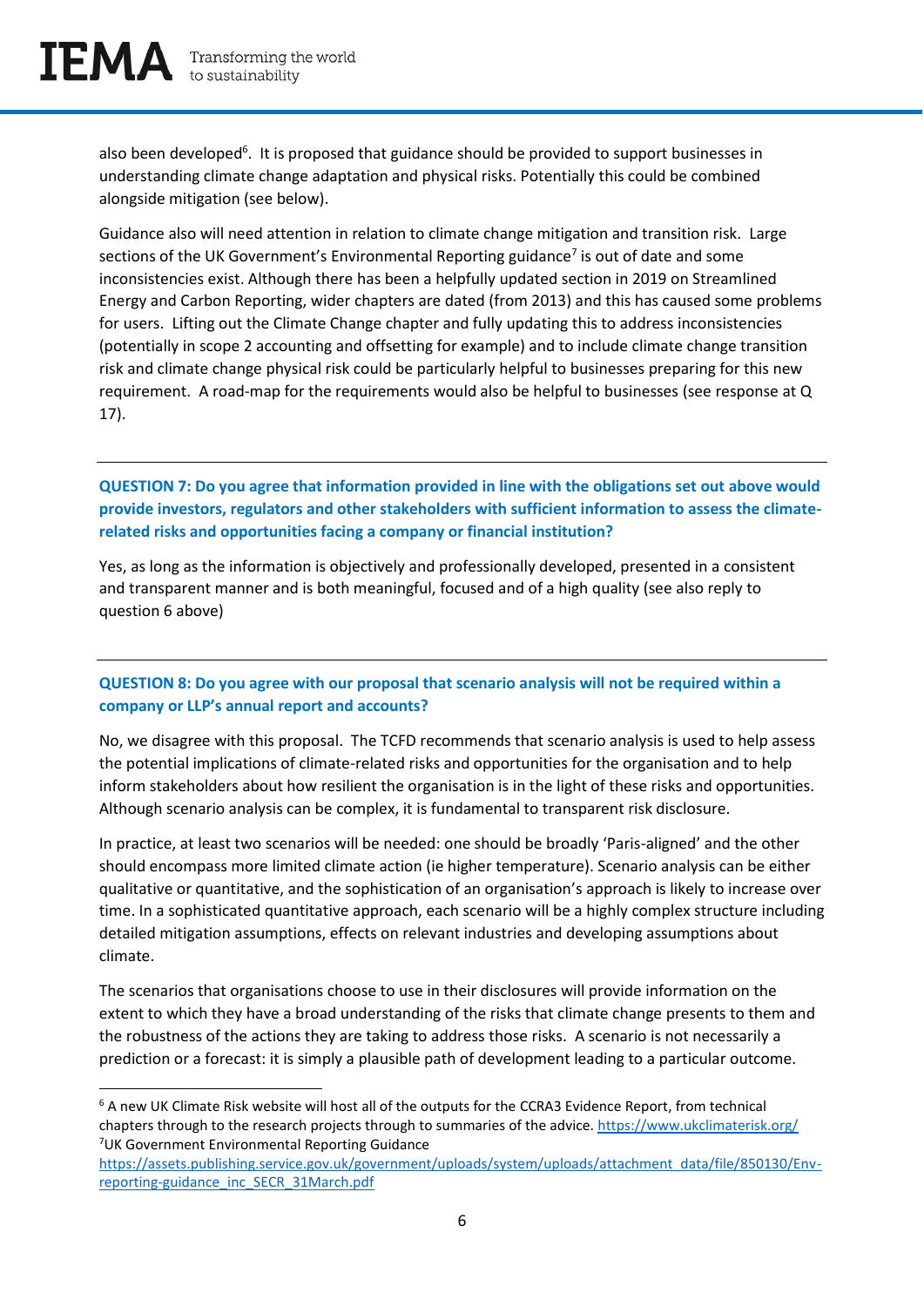Scenarios can enhance critical strategic thinking by exploring alternative outcomes that challenge conventional wisdom about the future.

We suggest that suitable reference scenarios could be developed and shared to support this requirement (with key stakeholders engaged so these can be tailored by industry or sector). LLPs can be impacted by physical risks just the same way as listed companies and have a key role in transitioning to a low carbon and resilient economy. It is therefore appropriate that they also comply with these IEMA believes that scenario analysis is a key component of TCFD reporting and should be required.

Without scenario analysis, we believe the value of this mandatory requirement is questionable. We recommend that the requirements should include as a minimum disclosure of scenario analysis outcomes and that supporting detail and information should be publicly available. Qualitative scenario analysis can be instructive and could be an option for compliance.

**QUESTION 9: Would alignment of the scope for climate-related financial disclosures and SECR requirements, such that large unquoted companies and LLPs would be subject to the same reporting requirements under SECR as quoted companies, aid reporting of climate related financial disclosures and simplify reporting procedures? Do you have any views on the continuation of voluntary Scope 3 emissions reporting under SECR requirements?** 

We agree with the general direction of these policy proposals but make the following observations;

- I. IEMA supports the general principle of unquoted companies and LLPs being subject to the same reporting requirements as quoted companies.
- II. Some transparency concerns have been raised, relating to consulting on changes to SECR within a consultation concerning Financial Disclosures.
- III. As a minimum we believe that the government should set a deadline for all companies that fall within the SECR threshold to report on significant Scope 3 carbon emissions (for some this may be limited to certain upstream emissions).
- IV. We believe a separate consultation on Scope 3 reporting is justified and will be required to better address and determine this SECR extension.

Scope 3 disclosure is important in making progress on net-zero, in understanding material emissions and in addressing transition risk within climate related financial disclosure. These developments could help to level (up) the reporting 'playing field' and also could help quoted companies to better engage with their supply chain on climate risk and net-zero (and potentially could aid reporting as stated in the consultation). There are however many complexities that will require attention such as the 'ownership' dynamic, materiality and double counting. The direction is supported, but a further scope 3 consultation is proposed.

## **QUESTION 10: Do you have comments on the proposal to permit non-disclosure if the information is not material and the reasons why climate change is not material are properly explained?**

We suggest that this issue and question is best addressed by ensuring the requirements align with EFRAG<sup>8</sup> and comment that this would assist with consistency in approach.

<sup>8</sup> <https://www.efrag.org/Activities/2010051119418610/Climate-related-reporting>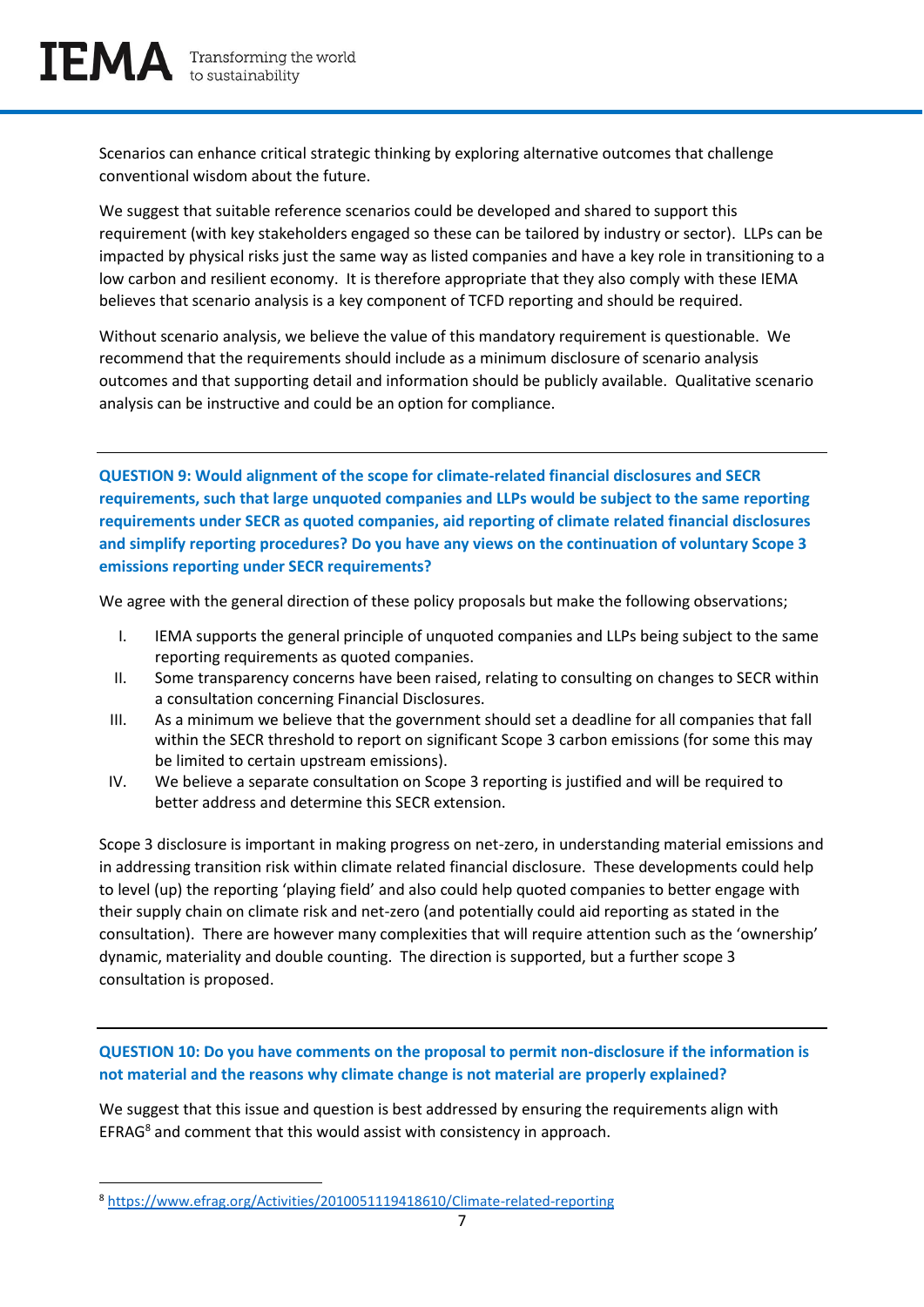#### **QUESTION 11: Do you have comments on the proposed timing for these regulations coming in to force**

IEMA considers that the regulations require clear visibility in their phasing (for future up-lift) and in implementation. See comments in Q6 and Q17 responses.

## **QUESTION 12: Do you have any comments regarding the existing enforcement provisions for companies and the BEIS proposal not to impose further provisions?**

We disagree with the BEIS proposal to not look at further enforcement provisions.

In IEMA's response to the BEIS SECR consultation (2017-18) we stated the following. Notably, the IEMA position at that time, recognised a need for more effective and robust enforcement in future. There was agreement that this will be important in support of the proposed mandatory requirement on climate related financial disclosure (as now being considered);

"it is stated within the consultation paper paragraph 3.12. that enforcement of SECR in relation to compliance with statutory reporting requirements would sit within the wider remit of the Financial Reporting Council. However, the Impact Assessment appears to counter this, stating in paragraph 97: "Monitoring of non-financial reporting is undertaken by the Financial Reporting Council, and looks for false/reckless disclosures but does not check non-financial content. It is not proposed that additional monitoring or enforcement activities are added to this regime".

Following the recommendations of the Financial Stability Board's industry-led Taskforce on Climate-related Financial Disclosure (TCFD), climate related financial disclosures should in future increasingly fall under the remit of the Financial Reporting Council (FRC) and crucially, this should be underpinned with more effective and robust enforcement".

The enforcement provisions in the current consultation are not believed to be onerous, but (importantly) may not be suitable to specific nature of this risk disclosure (i.e. there are complexities in applying enforcement within a context that is forward looking). Unaltered, they are considered unlikely to lead to directors taking a keen interest in the disclosures.

Feedback from engaged professionals is that without stronger enforcement, the consultation proposals will not achieve their policy objective and we therefore believe this issue should be further considered. Professionals have drawn parallel examples to other schemes and policies where fines and enforcement have been influential. In addition, we propose that mandating an allocated Board level responsibility would help the disclosure requirement and would better embed Climate Risk within decision-making.

#### **QUESTION 13: Do you have any comments regarding duties and enforcement provisions for LLPs?**

As above, we would recommend developing / introducing financial penalties and that this be investigated further (and consistently.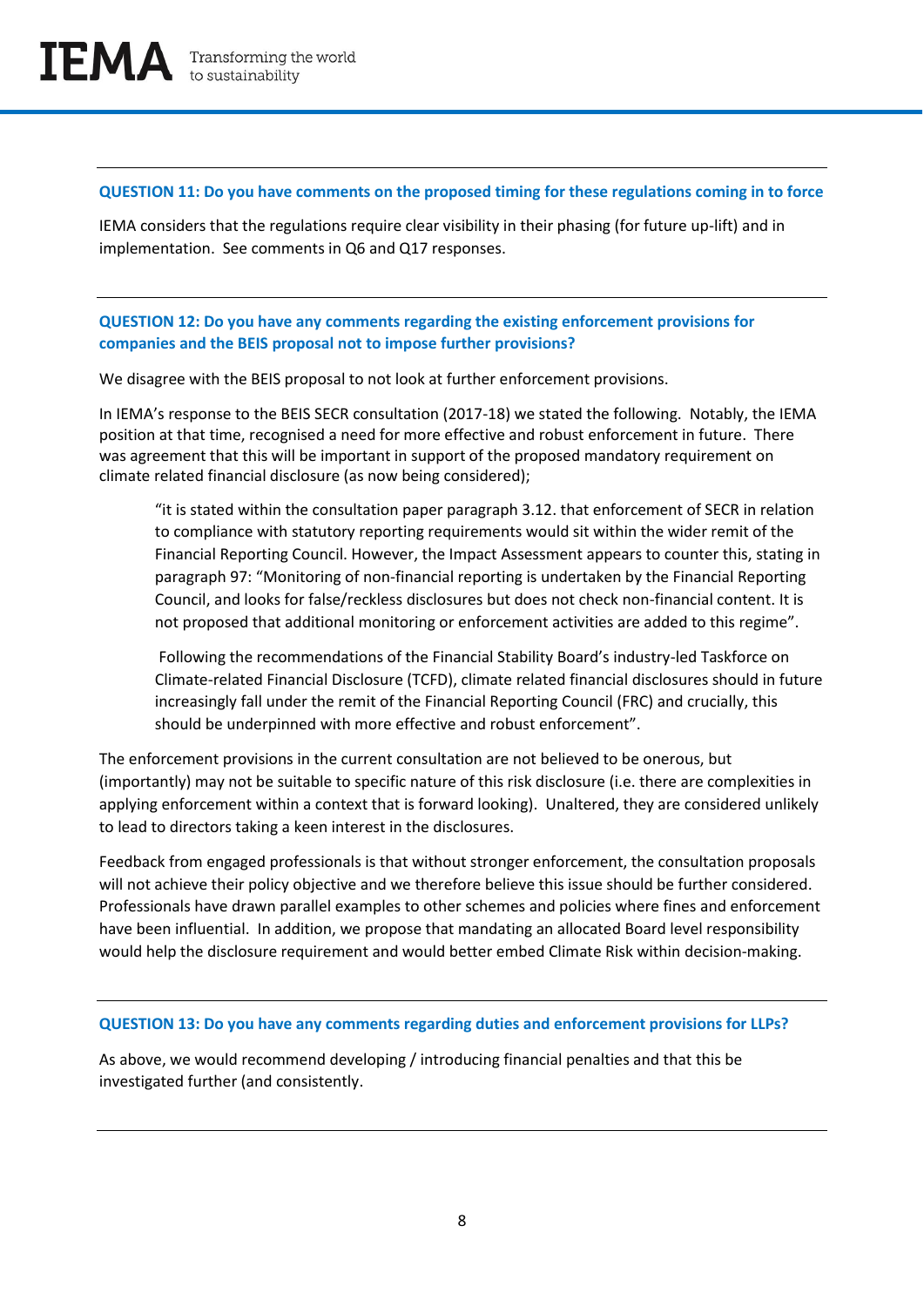## **QUESTION 14: Do you have any comments on the responsibilities of auditors in relation to climaterelated financial disclosures?**

There is an (understandable) broad skills, knowledge and competency gap concerning climate related financial disclosures. We would recommend that minimum competency requirements are introduced. IEMA could support auditors and others with the relevant training and CPD requirements.

**QUESTION 15: Do you have any comments regarding the proposed enforcement of our disclosure requirements? -** 

Please see answer at Q12 where we discuss this. By their nature (i.e. because this relates to future risk) we believe these new mandatory requirements can not be addressed by existing enforcement provisions. In our view, this is a key difference in approach and warrants further consideration on how enforcement can reasonably and effectively support the policy.

## **QUESTION 16: Do you have any comments regarding the impact of our proposals on protected groups and/or how any negative effects may be mitigated?**

It is observed that as a principle, disclosure of climate related financial risk, could be positive in supporting protected groups now and in the future, if requirements are strongly pursued and enacted.

IEMA is actively engaged in addressing diversity issues within the profession<sup>9</sup> and would be very willing to engage with BEIS on diversity and on protected groups.

#### **QUESTION 17: Do you have any further comments about our proposals?**

Opportunities exist in skills, training and in guidance to support businesses with the smooth and effective implementation of these requirements (and addressing transition and physical risk). Climate related financial disclosure should also be developed to ensure that negative trade-offs are minimised and broader sustainability embedded. Systems thinking and lifecycle approaches are key principles. This can be addressed within guidance and within training and skills developments.

#### Guidance

New (updated) guidance would be valuable. IEMA has recently updated it's own guidance on net-zero transitions, advocating the use of an updated GHG Management Hierarchy approach and net-zero principles<sup>10</sup>. In our response to question 6 we outlined how guidance developments could support better policy outcomes in this field. Additional specific examples for further guidance and tools could include;

<sup>9</sup> [https://transform.iema.net/article/iema-launches-diverse-sustainability](https://transform.iema.net/article/iema-launches-diverse-sustainability-initiative#:~:text=IEMA%20launches%20Diverse%20Sustainability%20Initiative%2018%20March%202021,backgrounds%20working%20in%20the%20environmental%20and%20sustainability%20profession)[initiative#:~:text=IEMA%20launches%20Diverse%20Sustainability%20Initiative%2018%20March%202021,backgrou](https://transform.iema.net/article/iema-launches-diverse-sustainability-initiative#:~:text=IEMA%20launches%20Diverse%20Sustainability%20Initiative%2018%20March%202021,backgrounds%20working%20in%20the%20environmental%20and%20sustainability%20profession) [nds%20working%20in%20the%20environmental%20and%20sustainability%20profession.](https://transform.iema.net/article/iema-launches-diverse-sustainability-initiative#:~:text=IEMA%20launches%20Diverse%20Sustainability%20Initiative%2018%20March%202021,backgrounds%20working%20in%20the%20environmental%20and%20sustainability%20profession)

<sup>&</sup>lt;sup>10</sup> Pathways to net-zero IEMA, 2020 - [https://www.iema.net/resources/reading-room/2020/11/26/pathways-to](https://www.iema.net/resources/reading-room/2020/11/26/pathways-to-net-zero-using-the-iema-ghg-management-hierarchy-november-2020)[net-zero-using-the-iema-ghg-management-hierarchy-november-2020](https://www.iema.net/resources/reading-room/2020/11/26/pathways-to-net-zero-using-the-iema-ghg-management-hierarchy-november-2020)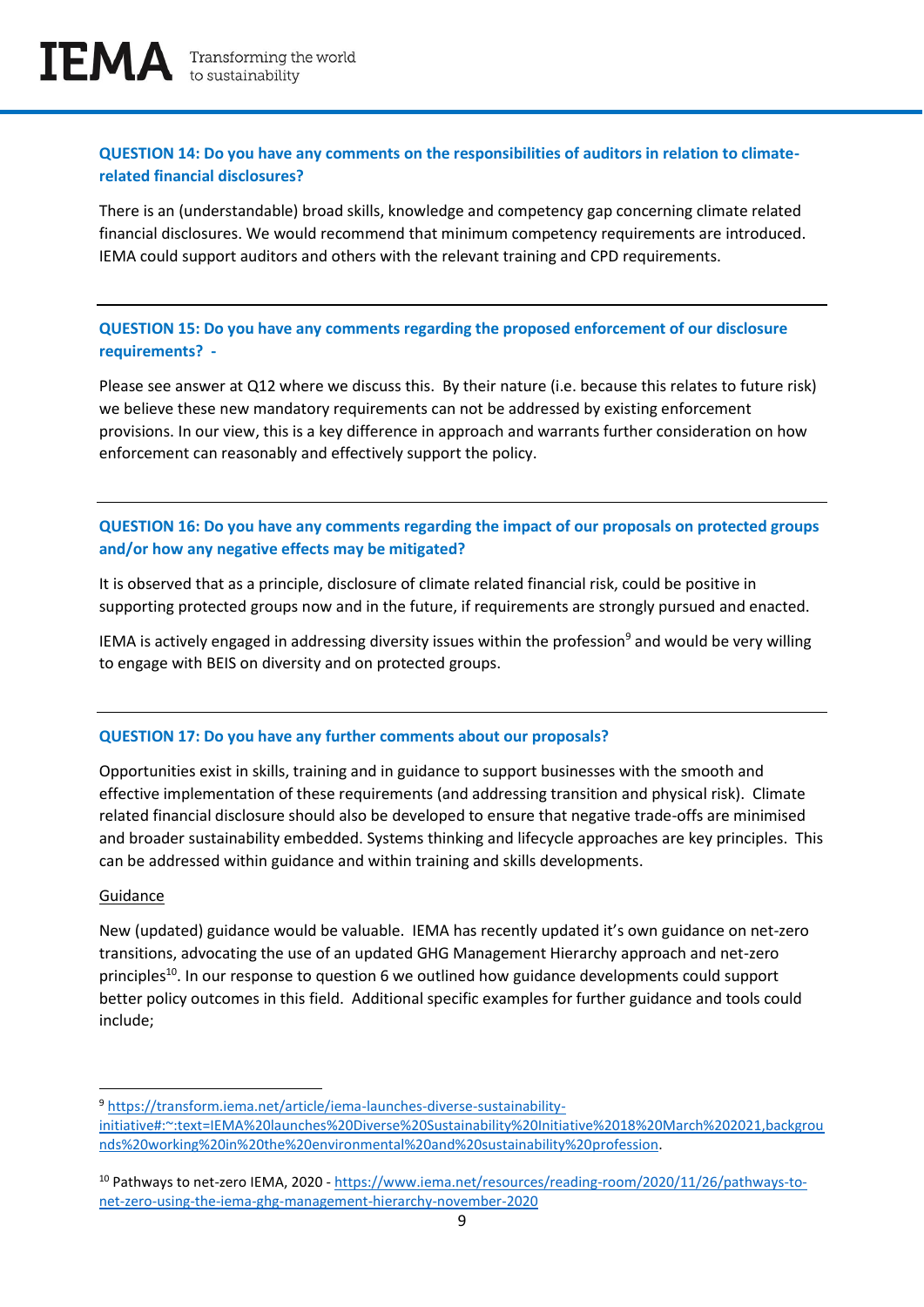- A template for identifying transition and physical risks against different climate scenarios to help practitioners evaluate the financial impacts of these and provide the relevant evidence against different timelines
- Access to an environmentally extended input output (EEIO) model for Scope 3 benchmarking to allow organisations to estimate their Scope 3 emissions and start measuring progress (a requirement for TCFD).

As indicated in our question 6 response, in relation to physical risk there is a body of climate change adaptation work that could be drawn on. Concepts such as adaptive capacity and systems thinking are important to consider and new ISO standards can contribute<sup>11</sup>. We believe that the CCRA3 work and the new UK Climate Risk website will offer valuable resources that could be translated and packaged to help businesses in addressing physical risk.

#### Skills and Training

An underlying presumption in the narrative on "Green Jobs", including in the Government's Green Jobs Taskforce, has focused on dealing with the skills/roles needed to deploy new low carbon infrastructure and technology (e.g. offshore wind, electric vehicles, heat pumps) and ensue a "just transition" in sectors/communities which will be most affected (e.g. oil and gas, steel). These are clearly very important, but the reality is more complex as many "Green Jobs" are (and will be) in existing businesses which are not in the new low carbon sectors, nor in those with the most significant transition challenges; the "Green Jobs" in the mainstream economy are key in driving energy/resource efficiency, sustainable procurement, eco-design, pollution control and corporate net zero transitions.

IEMA has highlighted this (embedded) green jobs skills challenge within our recent response to the Environmental Audit Committee's Inquiry into Green Jobs<sup>12</sup>

Mainstreaming and integration is critical, for example: we need all engineering and product designers to integrate climate and environmental considerations into all their work, not just designs specifically relating to low carbon technologies; all procurement activity should apply sustainability principles, not just the procurement of green technologies. We also see effective engagement through "Green Champion" networks in a growing number of IEMA corporate partners, where hundreds of employees are engaged in supporting the overall delivery of organisational environment and climate targets.

#### Public sector

In our response to question 1, we proposed that positive consideration be given to the public sector. We note that examples are emerging of cities and regional authorities that are addressing climate related financial risks. An interesting example is the approach taken in California<sup>13</sup>

*"The Advisory Group, as part of California's cross-government framework for urgently addressing and mitigating the impacts of climate change, will focus not only on identifying best practices across national and international climate risk disclosure, but also on the unique challenges and opportunities that might arise when applying climate risk disclosure to a public sector decisionmaking context."*

<sup>11</sup> New ISO Standards include - ISO 14090 (2019) and ISO 14091 (2021) – Also ISO guide 84 (2020)

<sup>&</sup>lt;sup>12</sup> IEMA response to EAC Green Jobs Inquiry 2021 - <https://committees.parliament.uk/oralevidence/1664/pdf/> <sup>13</sup> California Climate Risk - <http://opr.ca.gov/news/2021/04-05.html>